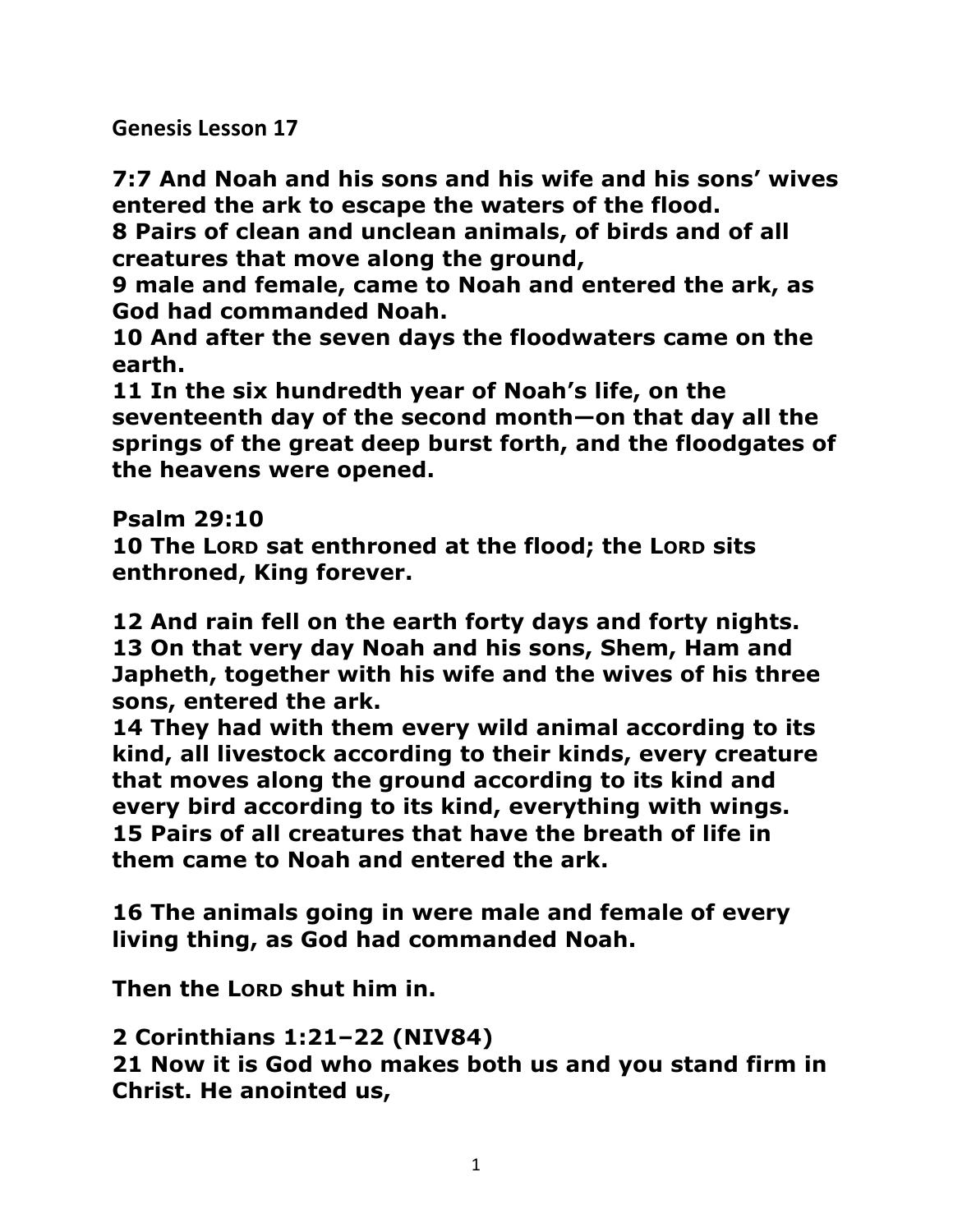**22 set his seal of ownership on us, and put his Spirit in our hearts as a deposit, guaranteeing what is to come.** 



# **2 Corinthians 13:5 (NIV84)**

**5 Examine yourselves to see whether you are in the faith; test yourselves. Do you not realize that Christ Jesus is in you—unless, of course, you fail the test?** 



# **Matthew 13**

**19 When anyone hears the message about the kingdom and does not understand it, the evil one comes and snatches away what was sown in his heart. This is the seed sown along the path.** 

**\*\*\*\*\*\*\*\*\*\*\*\***

**20 The one who received the seed that fell on rocky places is the man who hears the word and at once receives it with joy.** 

**21 But since he has no root, he lasts only a short time. When trouble or persecution comes because of the word, he quickly falls away.**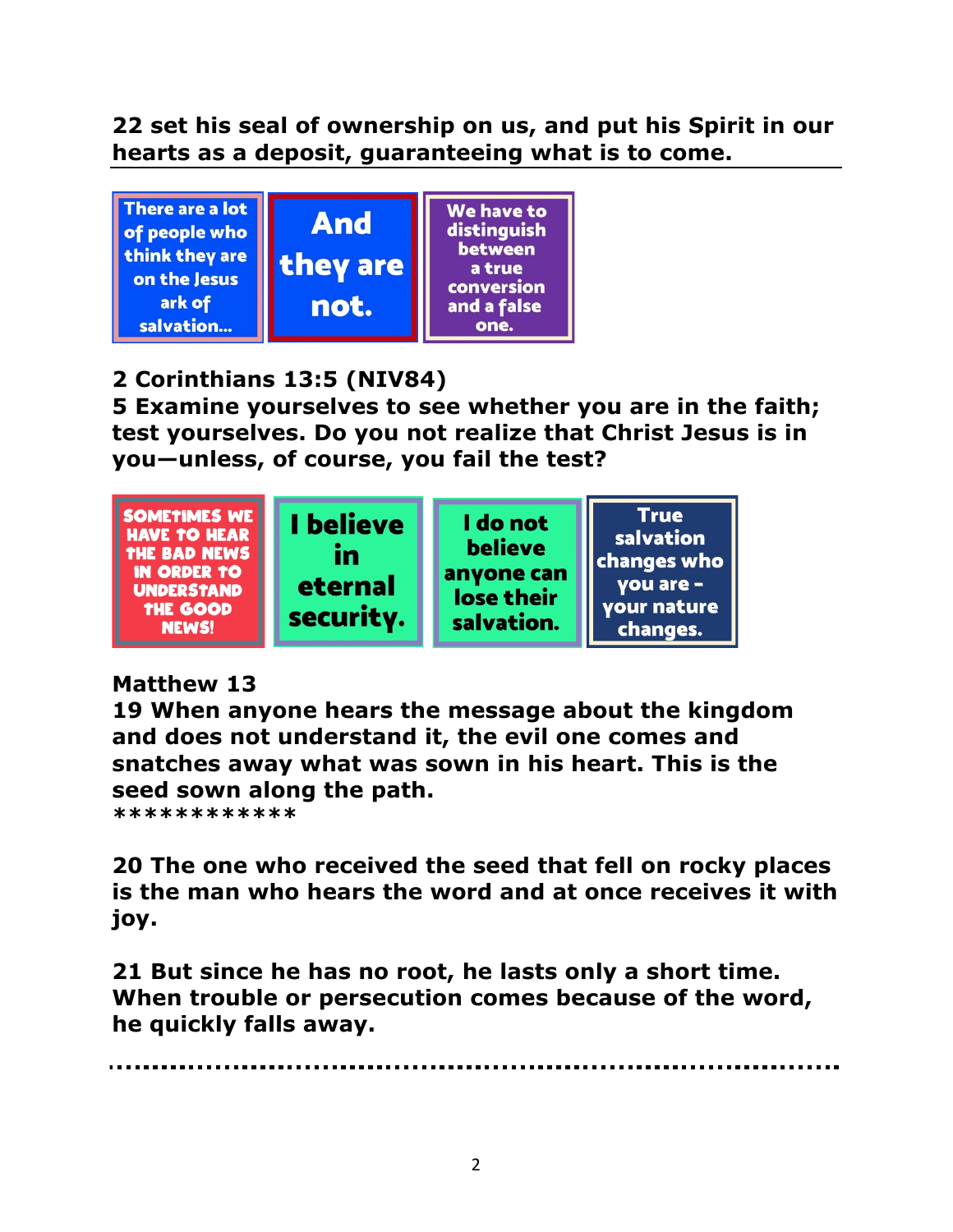**22 The one who received the seed that fell among the thorns is the man who hears the word, but the worries of this life and the deceitfulness of wealth choke it, making it unfruitful.** 

#### **1 John 2:19 (NKJV)**

**19 They went out from us, but they were not of us; for if they had been of us, they would have continued with us; but they went out that they might be made manifest, that none of them were of us.** 

### **John 6:66–69 (NKJV)**

**66 From that time many of His disciples went back and walked with Him no more.** 

**67 Then Jesus said to the twelve, "Do you also want to go away?"** 

**68 But Simon Peter answered Him, "Lord, to whom shall we go? You have the words of eternal life.** 

**69 Also we have come to believe and know that You are the Christ, the Son of the living God."** 

### **Matthew 25:**

**1 "Then the kingdom of heaven shall be likened to ten virgins who took their lamps and went out to meet the bridegroom.** 

**2 Now five of them were wise, and five were foolish.** 

**3 Those who were foolish took their lamps and took no oil with them,** 

**4 but the wise took oil in their vessels with their lamps.** 

**5 But while the bridegroom was delayed, they all slumbered and slept.**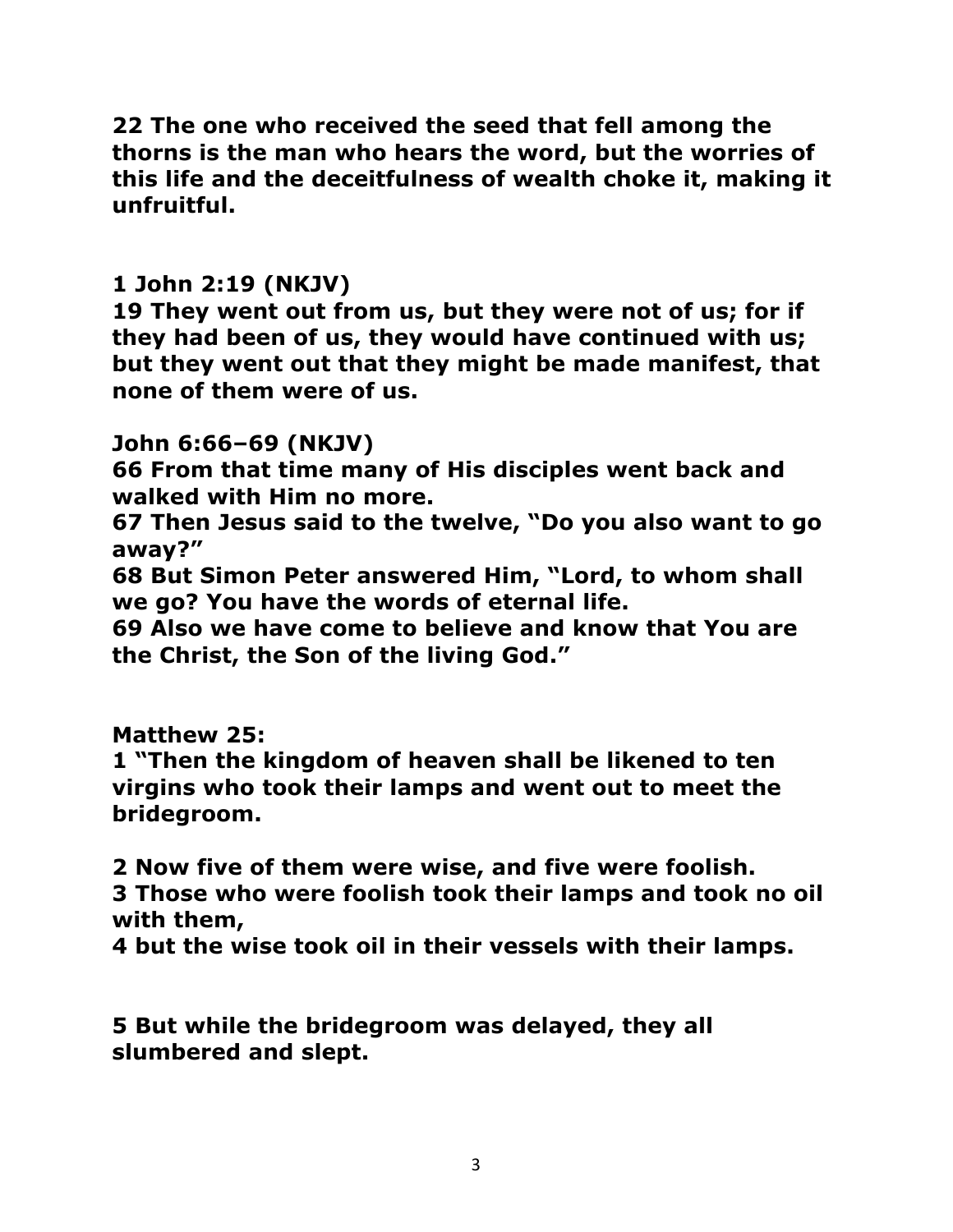**6 "And at midnight a cry was heard: 'Behold, the bridegroom is coming; go out to meet him!'** 

**7 Then all those virgins arose and trimmed their lamps.** 

**8 And the foolish said to the wise, 'Give us some of your oil, for our lamps are going out.'** 

**9 But the wise answered, saying, 'No, lest there should not be enough for us and you; but go rather to those who sell, and buy for yourselves.'** 

**10 And while they went to buy, the bridegroom came, and those who were ready went in with him to the wedding; and the door was shut.** 

**11 "Afterward the other virgins came also, saying, 'Lord, Lord, open to us!'** 

**12 But he answered and said, 'Assuredly, I say to you, I do not know you.'** 

### **Matthew 7:21–23**

**21 "Not everyone who calls out to me, 'Lord! Lord!' will enter the Kingdom of Heaven. Only those who actually do the will of my Father in heaven will enter.** 

**22 On judgment day many will say to me, 'Lord! Lord! We prophesied in your name and cast out demons in your name and performed many miracles in your name.'** 

**Matthew 7:23 (NASB95)** 

**23 "And then I will declare to them, 'I never knew you; DEPART FROM ME, YOU WHO PRACTICE LAWLESSNESS.'**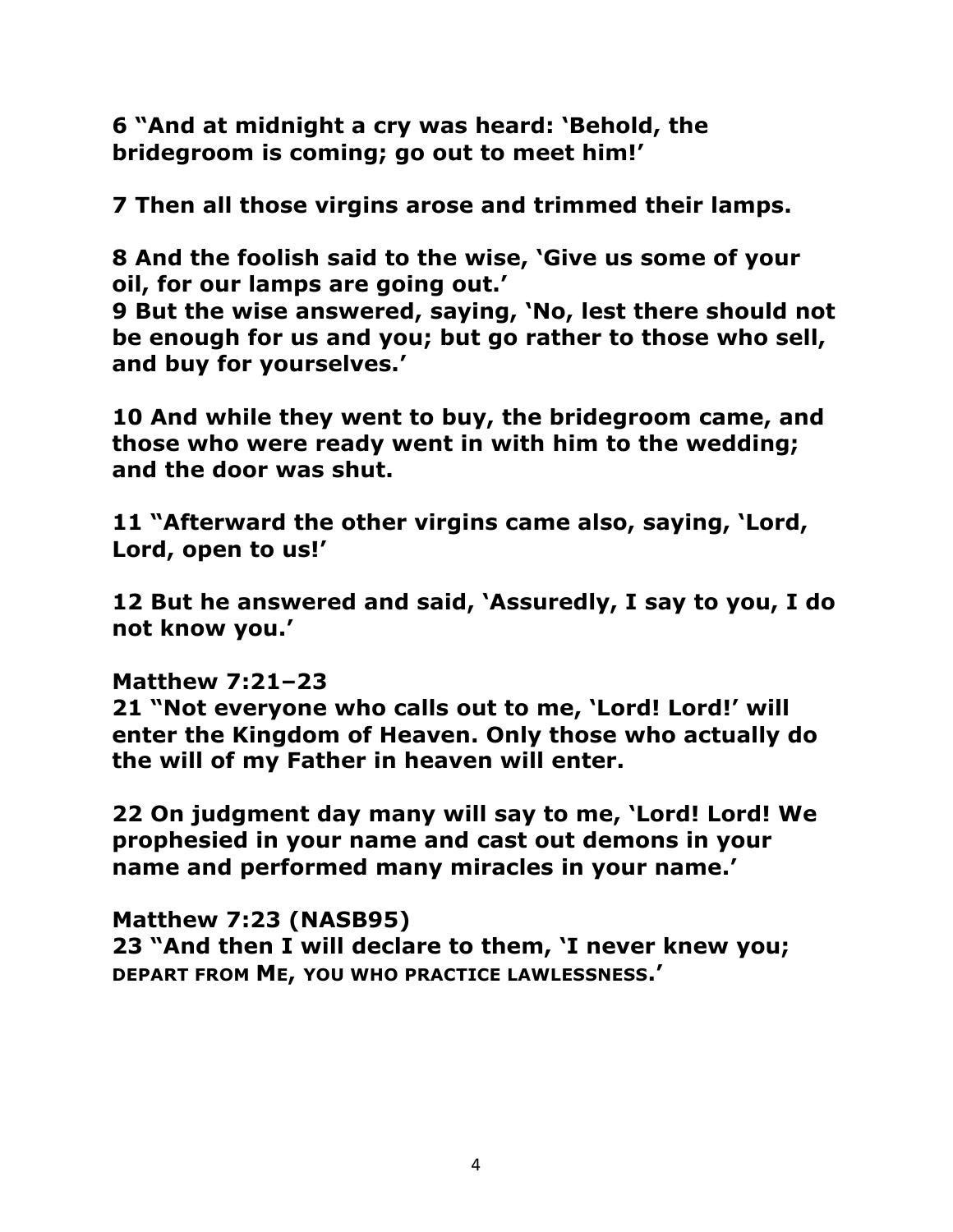

**23 But the one who received the seed that fell on good soil is the man who hears the word and understands it. He produces a crop, yielding a hundred, sixty or thirty times what was sown."** 

## **Luke 14:26–28 (NIV84)**

**26 "If anyone comes to me and does not hate his father and mother, his wife and children, his brothers and sisters—yes, even his own life—he cannot be my disciple. 27 And anyone who does not carry his cross and follow me cannot be my disciple.** 

**28 "Suppose one of you wants to build a tower. Will he not first sit down and estimate the cost to see if he has enough money to complete it?** 



### **John 3:1–7 (NIV84)**

**3 In reply Jesus declared, "I tell you the truth, no one can see the kingdom of God unless he is born again." 4 "How can a man be born when he is old?" Nicodemus asked. "Surely he cannot enter a second time into his mother's womb to be born!"**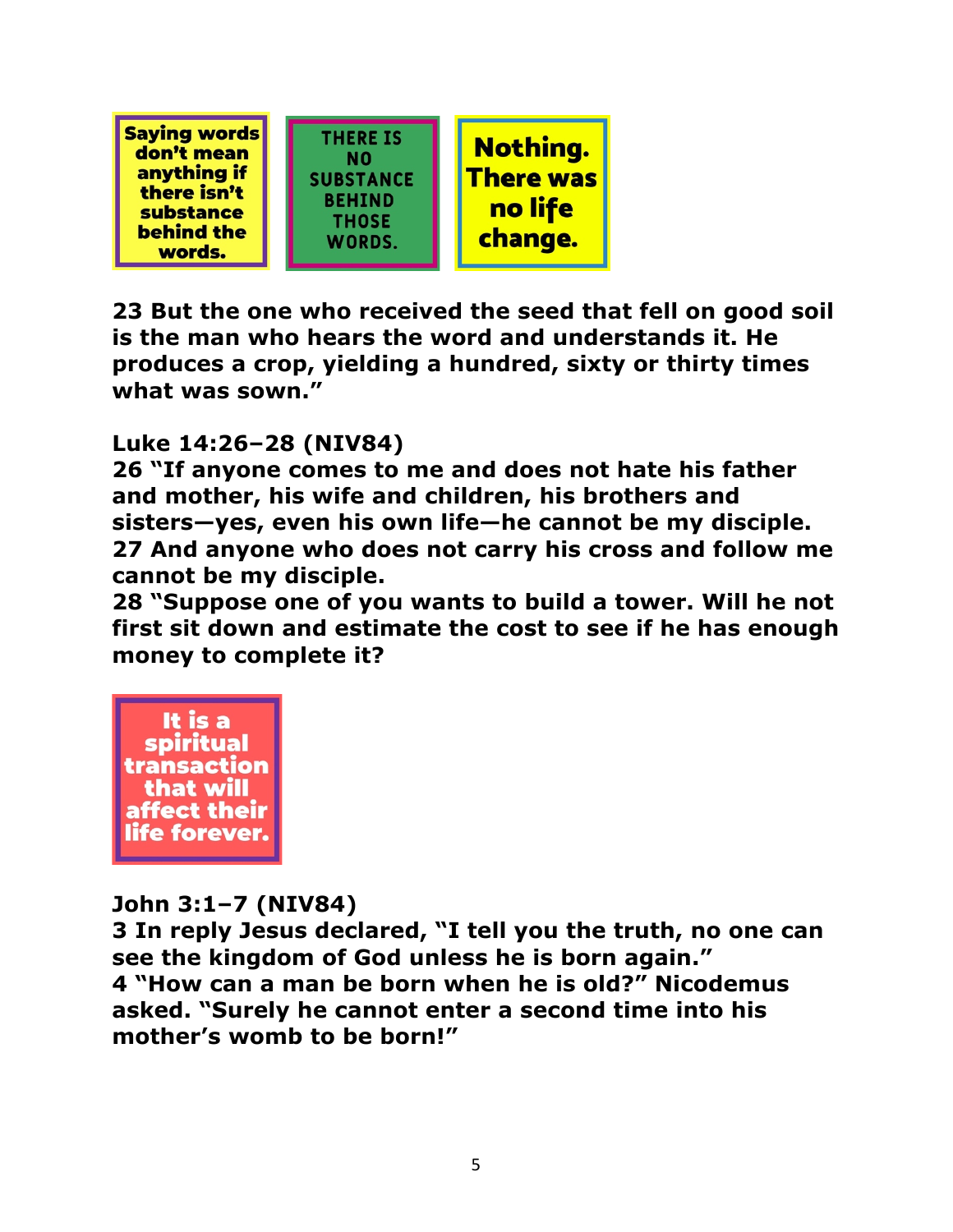**5 Jesus answered, "I tell you the truth, no one can enter the kingdom of God unless he is born of water and the Spirit.** 

**6 Flesh gives birth to flesh, but the Spirit gives birth to spirit.** 

**7 You should not be surprised at my saying, 'You must be born again.'** 



# **Colossians 1:13 (NKJV)**

**13 He has delivered us from the power of darkness and conveyed us into the kingdom of the Son of His love,** 

### **Matthew 4:17 (NKJV)**

**17 From that time Jesus began to preach and to say, "Repent, for the kingdom of heaven is at hand."** 

### **Acts 2:38 (NIV84)**

**38 Peter replied, "Repent and be baptized, every one of you, in the name of Jesus Christ for the forgiveness of your sins. And you will receive the gift of the Holy Spirit.** 

### **Romans 10:9–10 (NIV84)**

**9 That if you confess with your mouth, "Jesus is Lord," and believe in your heart that God raised him from the dead, you will be saved.** 

**10 For it is with your heart that you believe and are justified, and it is with your mouth that you confess and are saved.**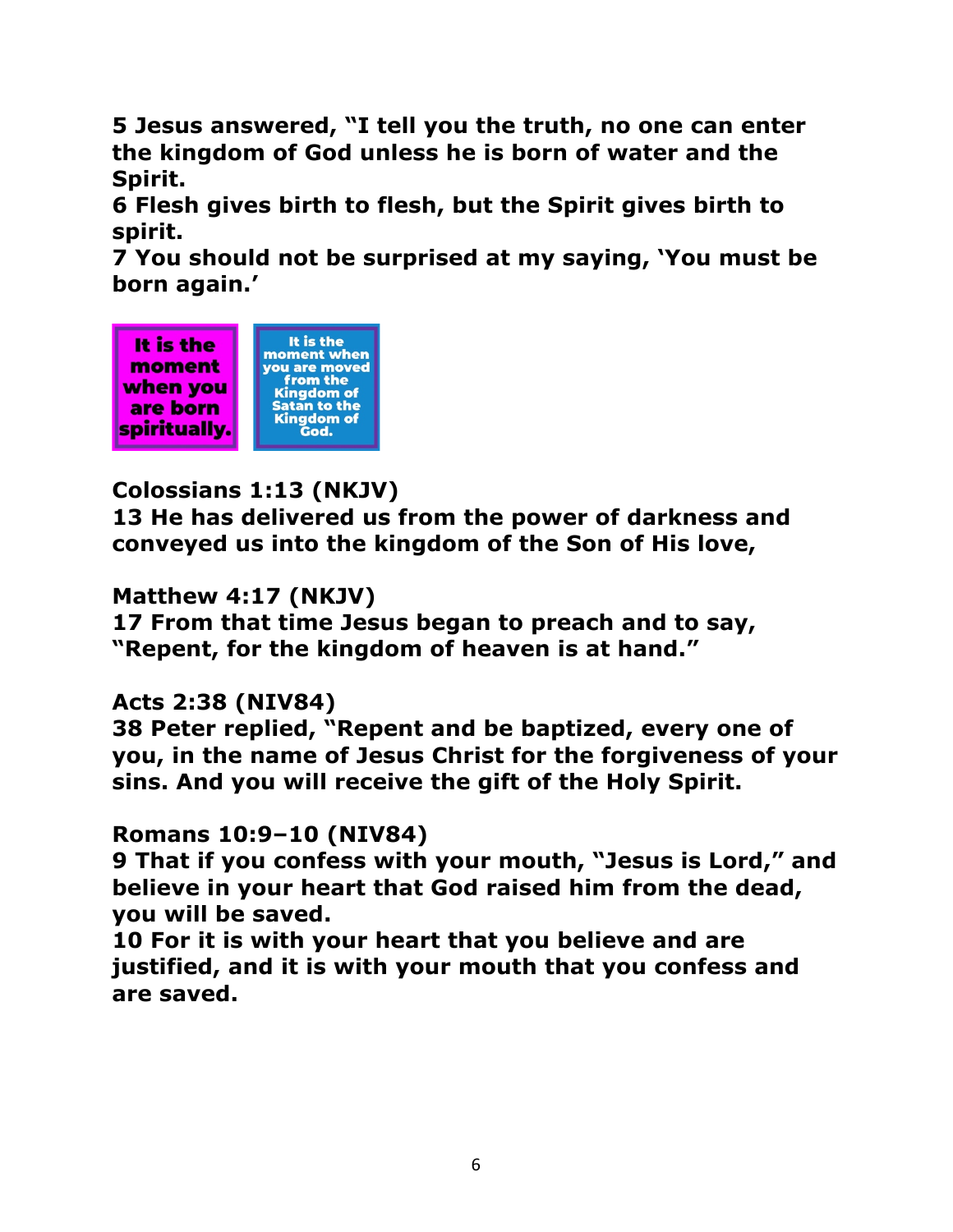

**John 14:15 (NKJV) 15 "If you love Me, keep My commandments.** 

**James 2: 19 You believe that there is one God. You do well. Even the demons believe—and tremble!** 



## **2 Corinthians 5:17 (NKJV)**

**17 Therefore, if anyone is in Christ, he is a new creation; old things have passed away; behold, all things have become new.** 



**1 Corinthians 6:9–11 (HCSB)** 

**9 Don't you know that the unrighteous will not inherit God's kingdom? Do not be deceived: No sexually immoral people, idolaters, adulterers, or anyone practicing homosexuality,** 

**10 no thieves, greedy people, drunkards, verbally abusive people, or swindlers will inherit God's kingdom.** 

**11 And some of you used to be like this. But you were washed, you were sanctified, you were justified in the name of the Lord Jesus Christ and by the Spirit of our God.**